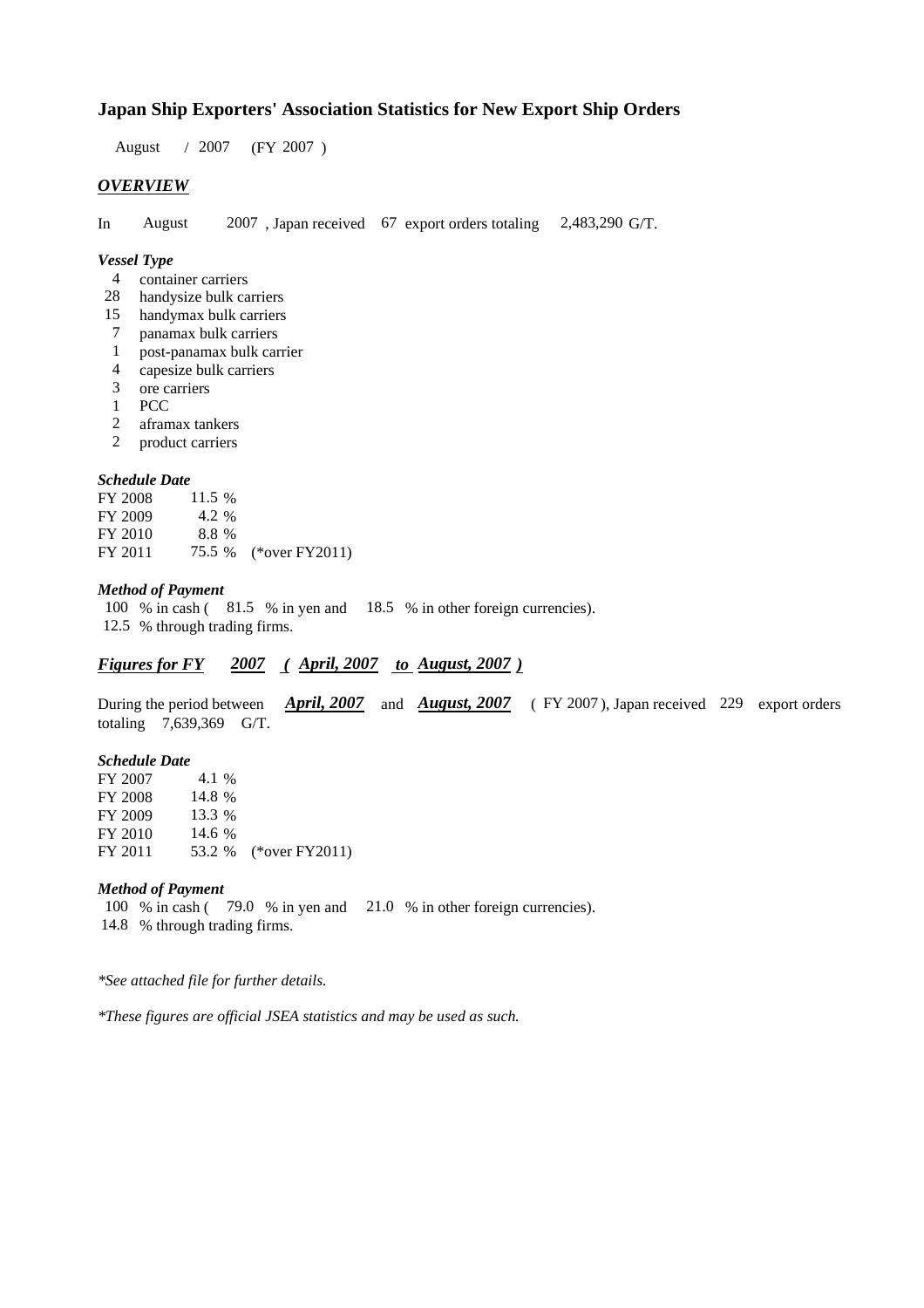## New Export Orders Placed in August 2007 (FY 2007) Based on Fiscal Year

No. G/T No. G/T No. G/T No. G/T No. G/T No. G/T No. G/T No. G/TGeneral Cargos ( 33 1,252,290 0 0 0 1 17,200 1 13,350 6 342,600 4 94,500 12 467,650 18 651,800 Bulk Carriers 331 15,399,270 43 1,782,640 21 940,900 24 888,700 48 2,729,830 59 2,211,390 195 8,553,460 254 11,171,020 Tankers | 112| 5,462,249| 0| 0| 1| 120,300| 12| 777,099| 5| 26,750| 4| 177,400| 22| 1,101,549|| 35| 1,647,249 Combined Carriers 0 0 0 0 0 0 0 0 0 0 0 0 0 0 0 0Others 0 0 0 0 0 0 0 0 0 0 0 0 0 0 0 0 $\mathbf{0}$ Total 476 22,113,809 43 1,782,640 23 1,078,400 37 1,679,149 59 3,099,180 67 2,483,290 229 10,122,659 307 13,470,069 FY 2007 / FY2006 (%) \* 117.9 89.7 106.3 147.0 237.7 226.8 154.7 \*\* 92.6 In CGT | | 10,521,499| | 820,943| | 514,359| | 738,606| | 1,300,132| | 1,173,667| | 4,547,707|| | 6,098,928 Description Apr 06 to Mar 07 April 2007 May 2007 June 2007<br>No. 6/T No. 6/T No. 6/T No. 6/T No. 6/T July 2007 August 2007 Apr 07 to Aug 07 Jan 07 to Aug 07

*Figures for shipbuilding orders of 500 G/T and over for export as steel vessels placed with JSEA members are covered.*

\*FY 2006/FY2005

\*\*Calendar Year 2007

JSEA (September 2007)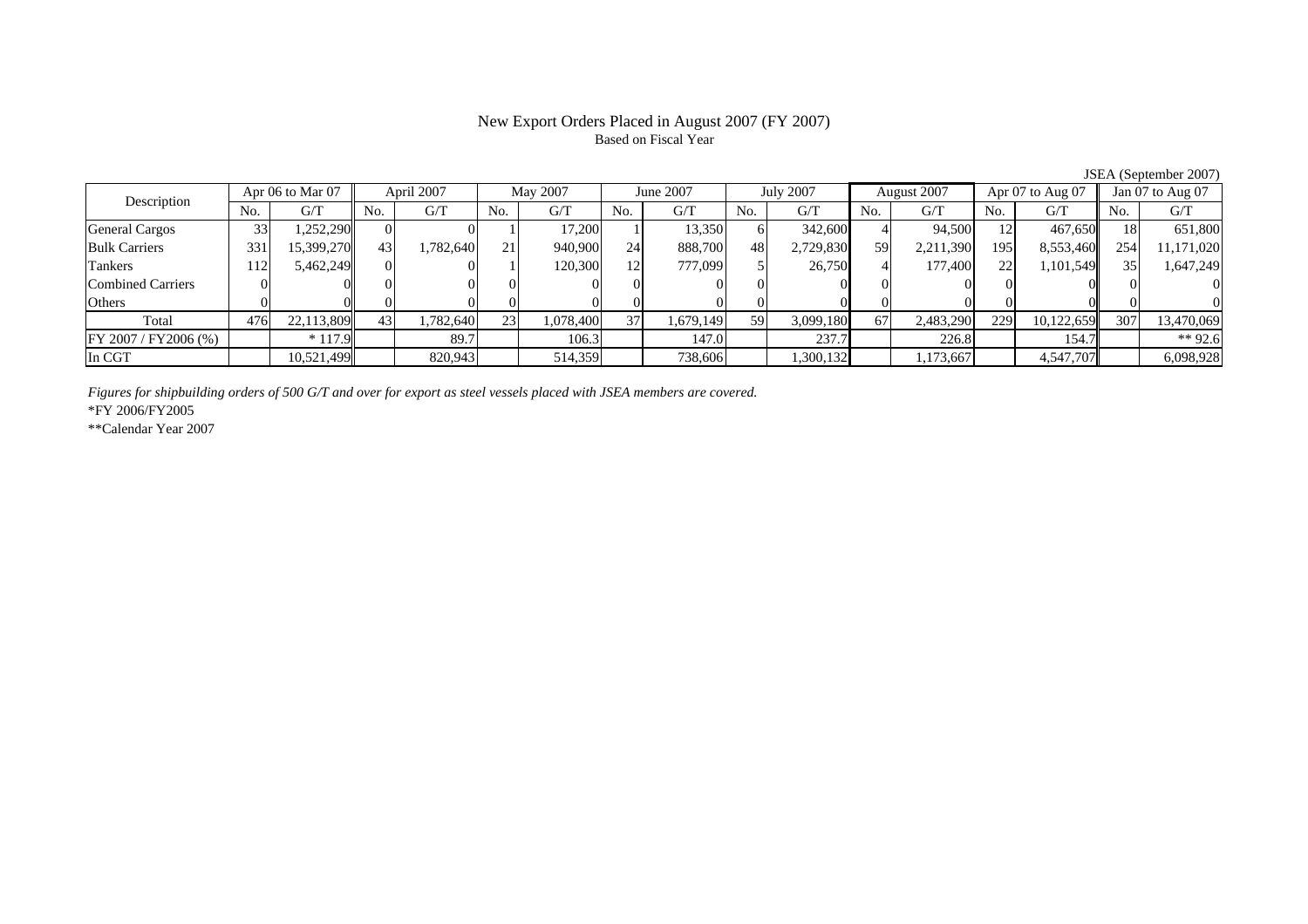## Export Ships Delivered in August 2007 (FY 2007) Based on Fiscal Year

JSEA (September 2007)

| Description              | Apr 06 to Mar 07 |            | April 2007 |           | May 2007 |         | June 2007       |           | <b>July 2007</b> |           | August 2007 |         | Apr $07$ to Aug $07$ |           | Jan 07 to Aug 07 |            |
|--------------------------|------------------|------------|------------|-----------|----------|---------|-----------------|-----------|------------------|-----------|-------------|---------|----------------------|-----------|------------------|------------|
|                          | No.              | G/T        | No.        | G/T       | No.      | G/T     | No.             | G/T       | No.              | G/T       | No.         | G/T     | No.                  | G/T       | No.              | G/T        |
| <b>General Cargos</b>    | 26               | 1,068,981  |            | 150,001   |          | 83.980  |                 | 340,349   |                  | 40.696    |             | 142.937 |                      | 757,963   |                  | 1,100,324  |
| <b>Bulk Carriers</b>     | 220              | 10,156,642 |            | 775,039   | 13       | 500,538 | 15              | 591,589   | 231              | 1,114,436 | 15          | 506,643 | 83                   | 3,488,245 | 143              | 6,366,502  |
| Tankers                  |                  | 4,735,786  |            | 108,250   |          | 143,764 | 10              | 561,493   | 11               | 609.890   |             | 136,957 | 32                   | 1,560,354 | 54               | 2,863,921  |
| <b>Combined Carriers</b> |                  |            | 01         |           |          |         |                 |           |                  |           |             |         |                      |           |                  |            |
| Others                   |                  |            |            |           |          |         |                 |           |                  |           |             |         |                      |           |                  |            |
| Total                    | 319              | 15,961,409 | 24         | 1,033,290 | 18       | 728,282 | 30 <sup>1</sup> | 1,493,431 | 36 <sup>I</sup>  | 1,765,022 | 24          | 786,537 | 132                  | 5,806,562 | 224              | 10,330,747 |
| FY 2007 / FY2006 (%)     |                  | $*105.8$   |            | 77.7      |          | 93.3    |                 | 101.0     |                  | 127.6     |             | 61.9    |                      | 93.0      |                  | $**91.9$   |
| In CGT                   |                  | 7,421,886  |            | 498,990   |          | 357,575 |                 | 747,589   |                  | 815,742   |             | 438,162 |                      | 2,858,058 |                  | 4,858,630  |

*Deliveries of new shipbuilding orders of 500 G/T and over for export as steel vessels placed with JSEA members are covered.*

\*FY 2006/FY2005

\*\*Calendar Year 2007